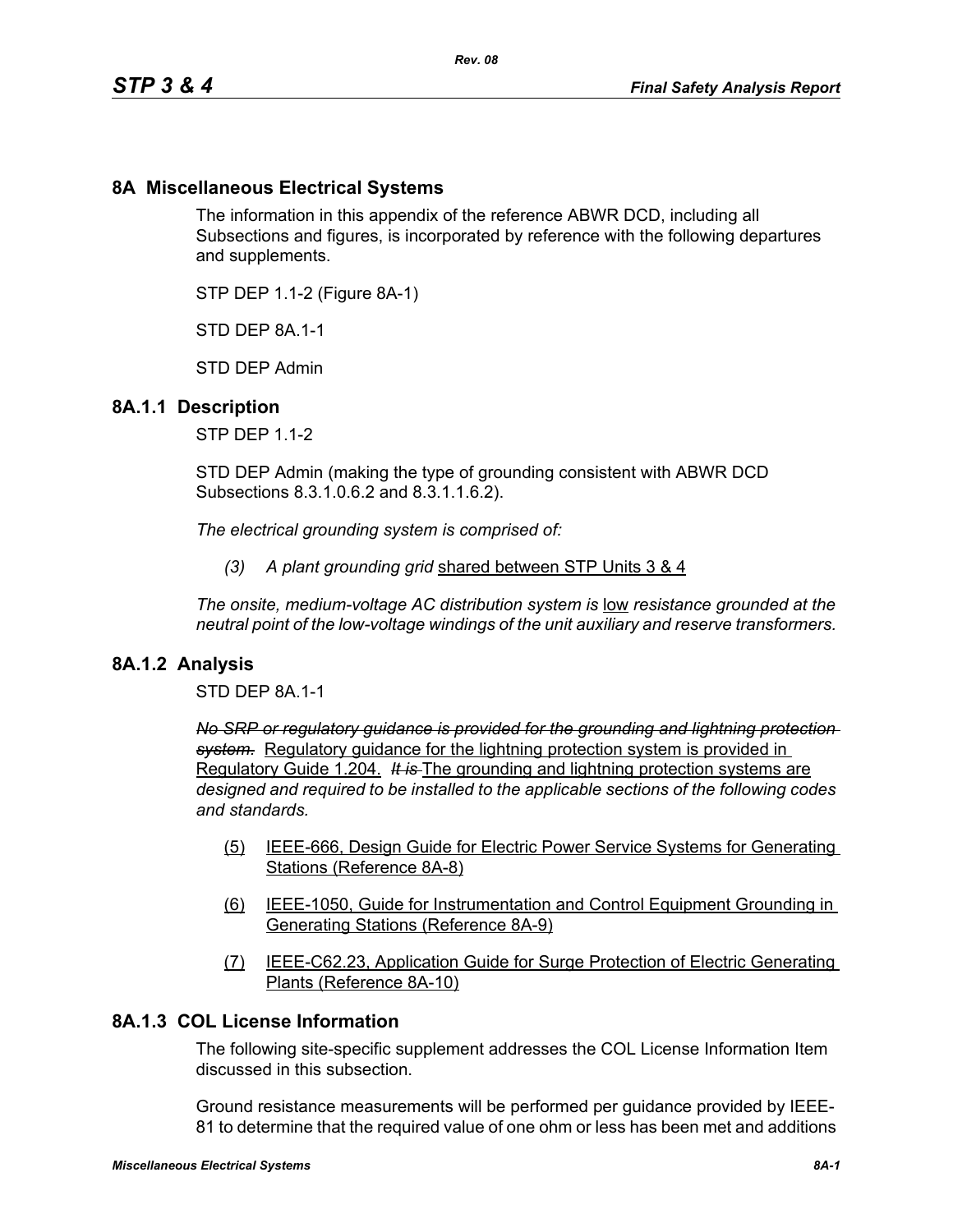to the system will be made, if necessary, to meet the target resistance after site preparation and prior to construction of the permanent buildings. The FSAR will be updated in accordance with 10 CFR 50.71(e) to reflect the results of these evaluations. (COM 8A-1)

## **8A.2.3 COL License Information**

The following standard supplement addresses the COL License Information Item discussed in this subsection.

The design of the cathodic protection system meets the following minimum requirements consistent with the requirements in Chapter 11, Section 9.4 of the Utility Requirements Document issued by the Electric Power Research Institute (Reference 8A-5).

- *(1)* The need for cathodic protection on the entire site, portions of the site, or not at all is determined by analyses. The analyses are based on soil resistivity readings, water chemistry data, and historical data from the site gathered from before commencement of site preparation to the completion of construction and startup.
- *(2)* Where large protective currents are required, a shallow interconnected impressed current system consisting of packaged high silicon alloy anodes and transformer-rectifiers are normally used. The rectifiers are approximately 50% oversized in anticipation of system growth and possible higher current consumption.
- *(3)* The protected structures of the impressed current cathodic protection system are connected to the station grounding grid.
- *(4)* Localized sacrificial anode cathodic protection systems are used where required to supplement the impressed current cathodic protection system and protect surfaces which are not connected to the station grounding grid or are located in outlying areas.
- *(5)* Prepackaged zinc-type reference electrodes are permanently installed near poorly accessible protected surfaces to provide a means of monitoring protection level by measuring potentials.
- *(6)* Test stations above grade are installed throughout the station adjacent to the areas being protected for termination of test leads from protected structures and permanent reference electrodes.

# *8A.3.4* **8A.4 References**

STD DEP Admin

The following standard supplement addresses new references: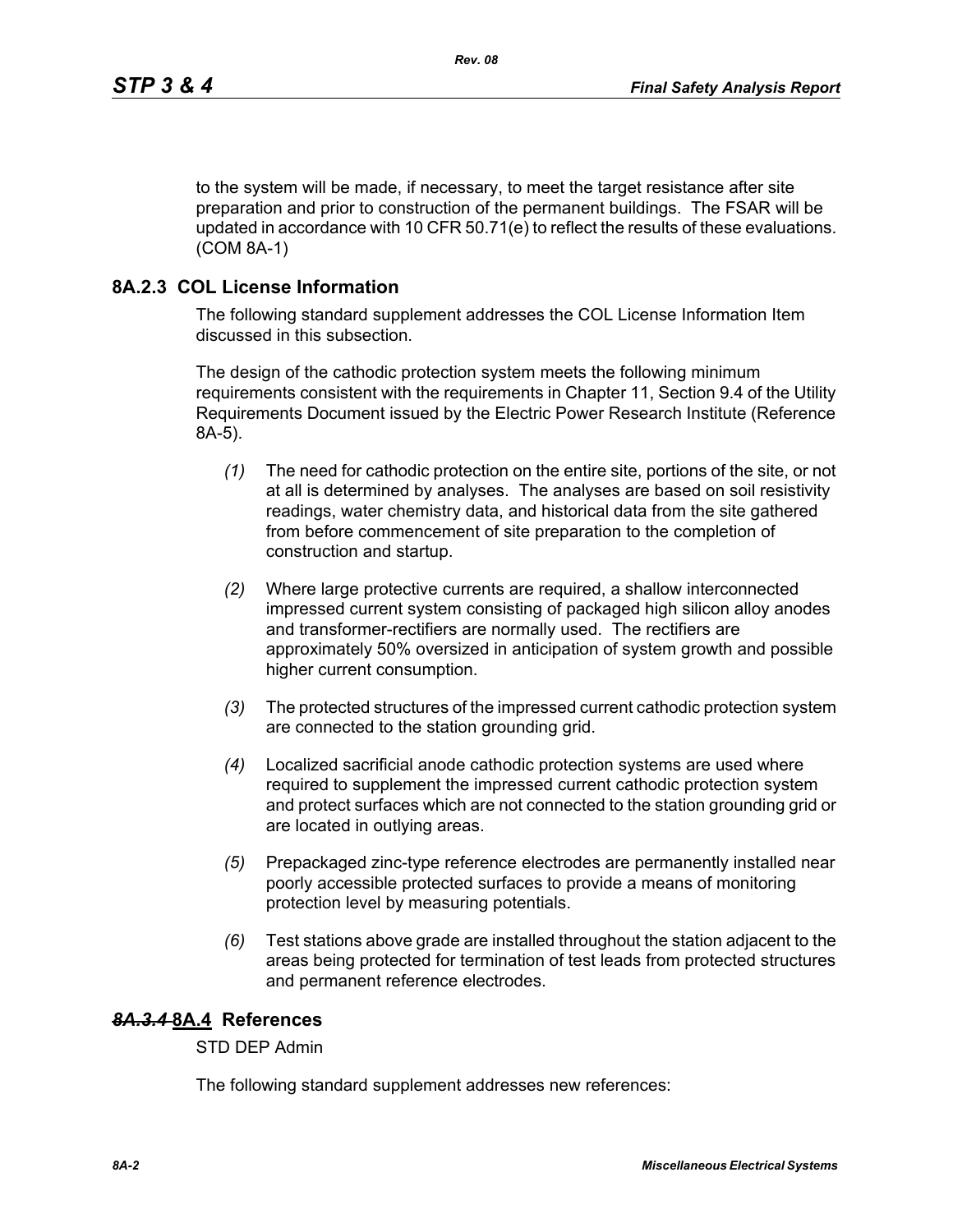| 8A-8 | IEEE-666, Design Guide for Electric Power Service Systems for |
|------|---------------------------------------------------------------|
|      | <b>Generating Stations</b>                                    |

*Rev. 08*

- 8A-9 IEEE-1050, Guide for Instrumentation and Control Equipment Grounding in Generating Stations
- 8A-10 IEEE-C62.23, Application Guide for Surge Protection of Electric Generating Plants